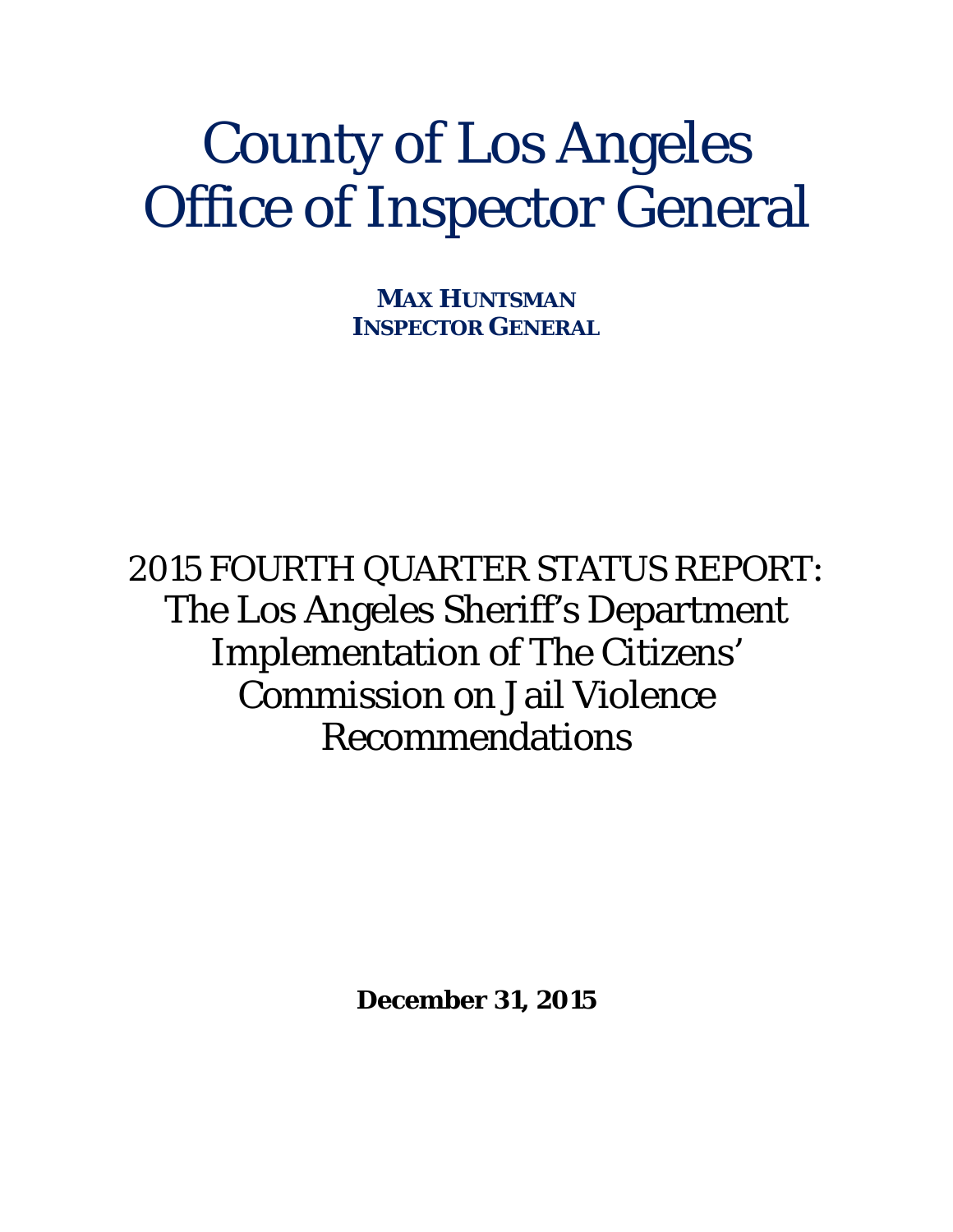## **2015 FOURTH QUARTER STATUS REPORT**

Since the Office of Inspector General's (OIG) *2015 Third Quarter Status Report* on the Los Angeles County Sheriff's Department (Department or LASD) implementation of the Citizens' Commission on Jail Violence (CCJV) recommendations was submitted on October 8, 2015, the Department has made progress in several areas. The OIG continues to make unannounced inspections, speak with prisoners in every jail facility and meet regularly with unit and Custody Division commanders as well as personnel from all CCJV related commands.

This report provides updates on the implementation status of the four remaining CCJV recommendations which are "In progress" or "Partially implemented." The OIG continues to monitor recommendations that are "Implemented" with additional monitoring required. For recommendations that require additional monitoring and which are addressed in the *Rosas, et al. v. Baca* (Case No. CV 12-00428 DDP) (*Rosas*) Implementation Plan, the OIG will coordinate with the *Rosas* monitors to ensure that items are monitored thoroughly but without duplication.

The table below reflects the implementation status and monitoring requirements of each of the five sets of recommendations, which is unchanged since the OIG's *2015 Third Quarter Status Report*. The OIG respectfully submits its 2015 Fourth Quarter Status Report*.*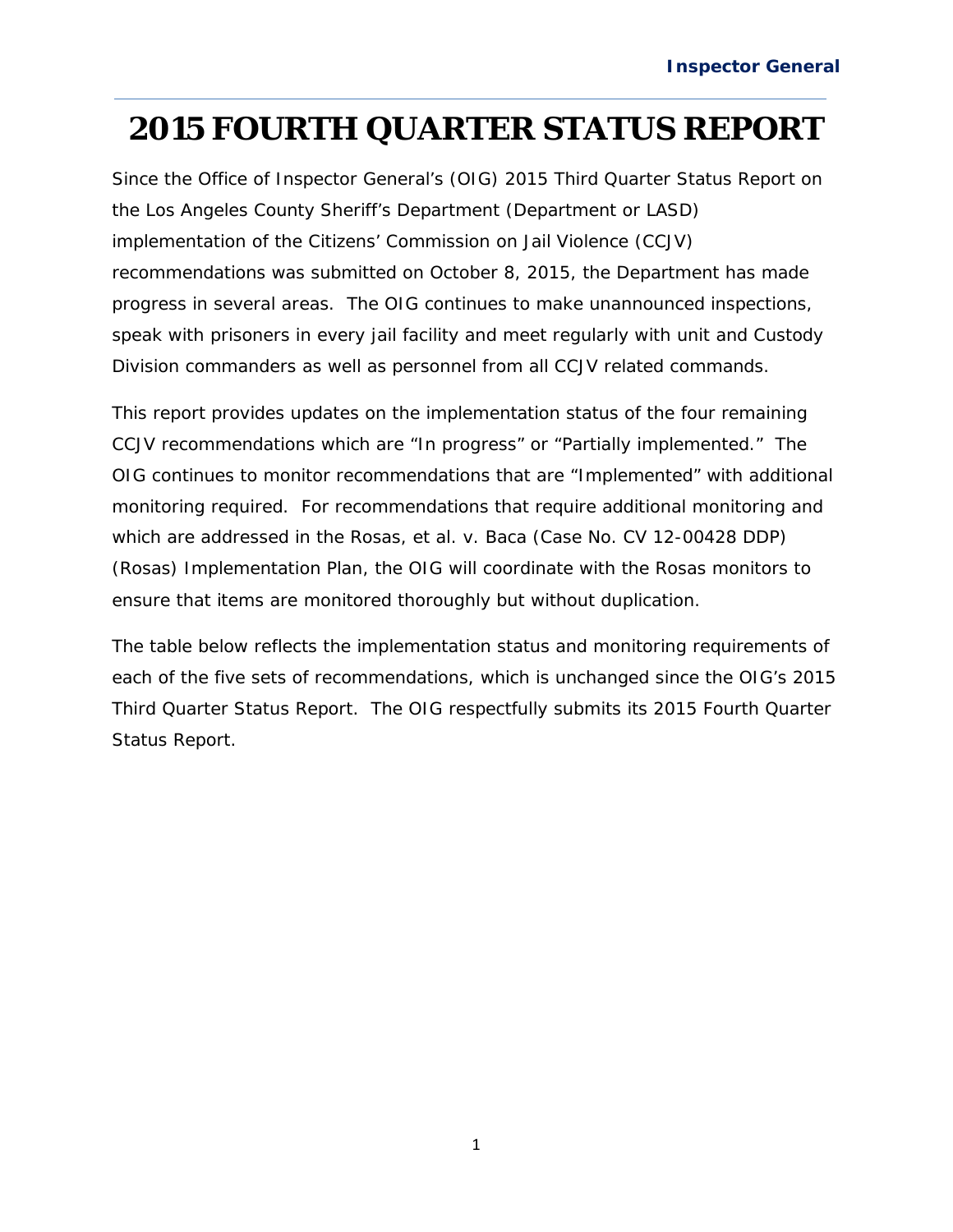| <b>CCJV</b><br><b>Recommendations</b> | Implemented,<br><b>Requires No</b><br><b>Additional</b><br><b>Monitoring</b> | Implemented,<br><b>Requires</b><br><b>Additional</b><br><b>Monitoring</b> | <b>Partially</b><br><b>Implemented</b> | <b>In Progress</b> | <b>Total</b> |
|---------------------------------------|------------------------------------------------------------------------------|---------------------------------------------------------------------------|----------------------------------------|--------------------|--------------|
| Use of Force                          | 0                                                                            | 10 <sup>°</sup>                                                           | $\Omega$                               | 2                  | 12           |
| Management                            | 7                                                                            | 7                                                                         | $\Omega$                               | $\Omega$           | 14           |
| Culture                               | $\Omega$                                                                     | 8                                                                         | $\Omega$                               | $\Omega$           | 8            |
| <b>Personnel and</b><br>Training      | $\mathcal{P}$                                                                | 8                                                                         | $\Omega$                               | $\Omega$           | 10           |
| <b>Discipline</b>                     | $\Omega$                                                                     | 13                                                                        | 1                                      | 1                  | 15           |
| Total                                 | 9                                                                            | 46                                                                        |                                        | 3                  | 59           |

#### **IMPLEMENTATION STATUS AND MONITORING REQUIREMENTS**

#### **USE OF FORCE**

### *3.8 PPI and FAST should be replaced with a single, reliable and comprehensive data tracking system.*

*Status: In progress, funding approved* - No change in status since the OIG's *2015 Third Quarter Status Report.* The Department reports that it remains on target for developing the Performance Recording and Monitoring System by the December 2016 target date.

## *3.12 The Department should purchase additional body scanners.*

#### *Status: In progress*

The Department is still in Phase II of its three-phase implementation of body scanners. The Department adjusted its body scanner implementation plan to reflect the recommendations made by the Board of Supervisor's correctional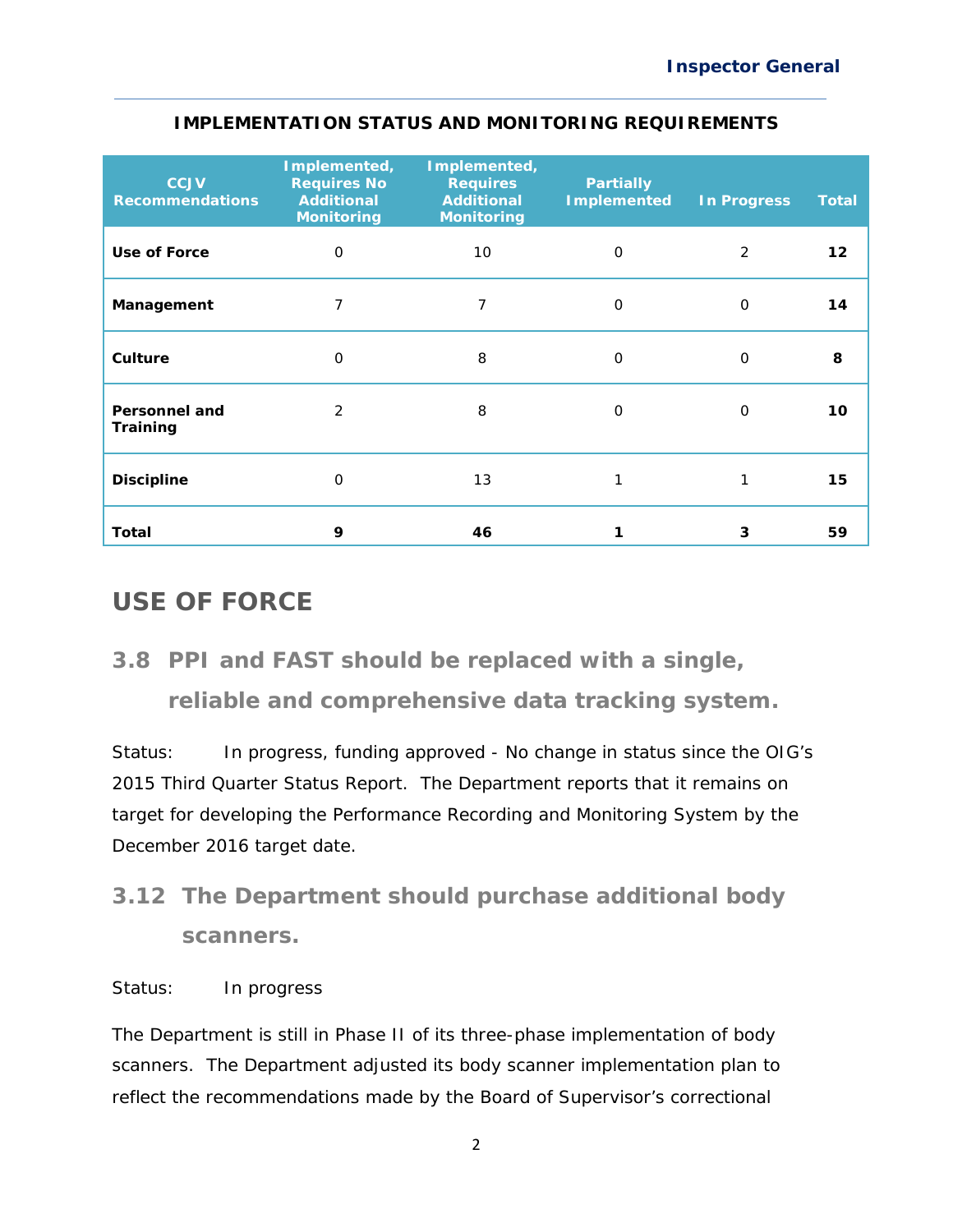consultants in their August 2015 Body Scanner Project report. As part of the new plan, Phase I, II and III require implementation of scanners in areas where prisoners enter or re-enter the custody setting. Phase IV, if implemented, would accommodate special needs or intra-facility use.

On September 29, 2015, the Board of Supervisors approved the Department's requests for additional staffing to operate scanners at each facility in implementation of Phases II and III. At some facilities, the Department must reconfigure building layouts to accommodate the new machines, which has delayed implementation. The table below reflects status updates for each body scanner implemented in Phase II.

| <b>Location of Phase II Body Scanner</b> | <b>Status</b>                             |  |  |
|------------------------------------------|-------------------------------------------|--|--|
| Two scanners at Pitchess Detention       | Both scanners were installed on           |  |  |
| Center - South,                          | September $26^{th}$ , 2015 and operations |  |  |
| Inmate Processing Area                   | began as of October 19 (the Department    |  |  |
|                                          | reports that a manufacturer's error       |  |  |
|                                          | caused operation to be delayed three      |  |  |
|                                          | weeks following their implementation).    |  |  |
| One additional scanner at Century        | Purchase order was issued, not yet        |  |  |
| Regional Detention Facility (CRDF),      | delivered, no time estimate available.    |  |  |
| Reception Area                           | Delivery is expected for February 2016.   |  |  |
| Two additional scanners at               | Changes must be made the physical         |  |  |
| Inmate Reception Center (IRC),           | plant, no time estimate available.        |  |  |
| Old Side Court Line                      |                                           |  |  |
| Two additional scanners at               | Facilities Services Bureau is currently   |  |  |
| IRC, Booking Front                       | making physical plant modifications to    |  |  |
|                                          | accommodate the machines, but has not     |  |  |
|                                          | estimated the time of completion.         |  |  |

The Department reports limited success intercepting contraband through use of the scanners and is working with scanner operations personnel to improve training and identification of contraband. In efforts to improve upon scanner results, the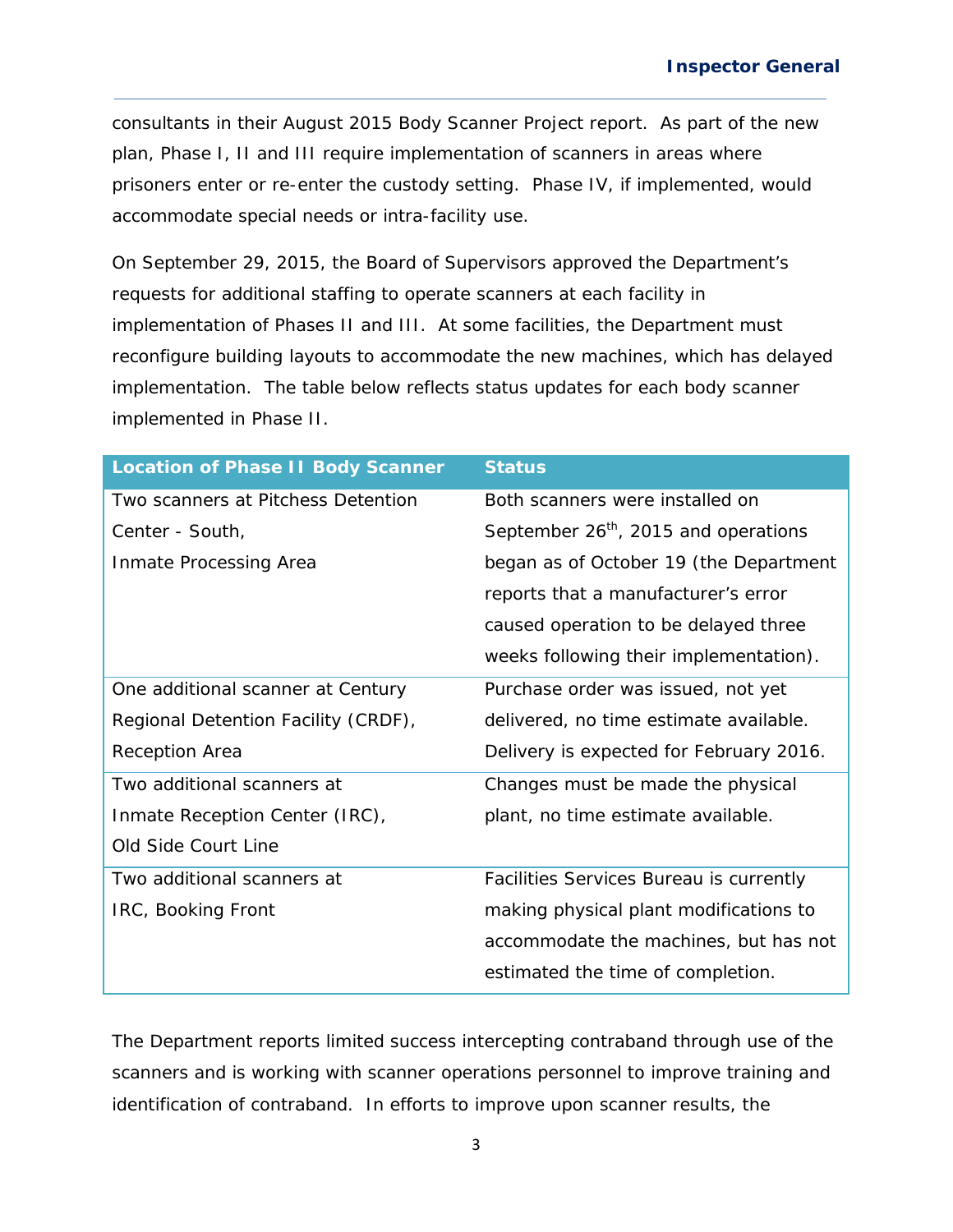Department reports that it has engaged a consultant from Smiths Detection. When a prisoner is caught with contraband in a facility, the LASD will pull all prior body scans of that prisoner and send the images to Smiths Detection. The consultant will review the scans and determine whether contraband may have been detected. The consultant is currently reviewing the first set of scans received by the Department and is preparing an analysis which the Department intends to utilize in the training of scanner operations personnel.

#### **DISCIPLINE**

*7.14 The grievance process should be improved to include added checks and oversight.* 

#### *Status: Partially implemented*

As of July 1, 2015, the Custody Division's grievance processes are subject to monitoring by the court-appointed monitors for the *Rosas* litigation. Since July, the Grievance Coordinator has drafted a new grievance policy with assistance from his centralized team.

The new grievance policy incorporates the provisions of the *Rosas* settlement agreement and additional changes made that incorporate accepted state and local correctional grievance practices. The Department reports that the policy is now in the approval process and will be presented to the *Rosas* monitors. Once approved by the *Rosas* monitors, the Department reports that it will create a handbook to supplement the policy and issue trainings to grievance team staff and line supervisors.

The Grievance Coordinator circulated a bulletin on September 18, 2015, which guides personnel in documenting and tracking aspects of the new process. Additionally, the Grievance Coordinator reports that he has asked grievance teams at each facility to begin implementing portions of the new policy that do not conflict with the current policy. This, he hopes, will familiarize them with the process and identify preliminary issues.

4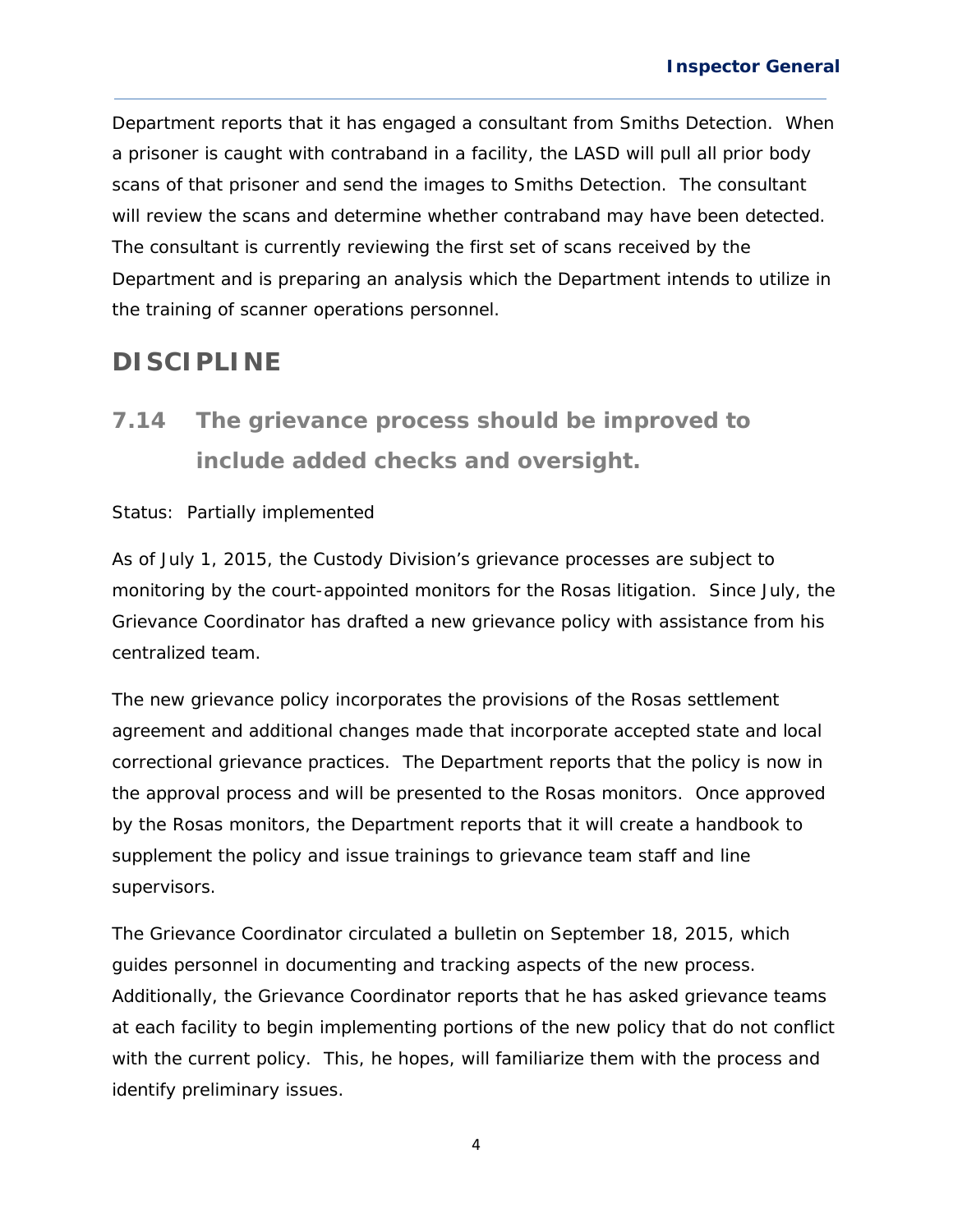The Grievance Coordinator is working with Data Systems Bureau (DSB) to ensure that all proper forms and data points in the policy are accounted for in the Custody Automated Reporting and Tracking System (CARTS). Additionally, the Grievance Coordinator is working with DSB to ensure that CARTS is capturing data to reflect *Rosas* compliance measures. The Department reports that it anticipates issues with complaints in both electronic and hard-copy form that will create duplicates in the system. These duplicates could improperly influence the data collected because there is no current mechanism to flag duplicate complaints or prevent them from entering the system. The Grievance Coordinator is currently working with the Custody Division administration and DSB to resolve this issue.

The Department reports that there will be still a three-month delay in the implementation of iPads, which are used to collect prisoner grievances, mostly due to delays in procuring suitable wall mounts for the iPads from an outside vendor. The Department reports that it approved the vendor's wall mount prototype in late November and that it still expects the iPads at the basin facilities to be installed by April 1, 2016.

In the OIG's *2015 First Quarter Status Report*, the Department reported that a large backlog of complaints existed that needed to be scanned into its CARTS system. Today, the Department reports that there are no such backlogs at any facilities; however, Medical Services Bureau (MSB) still has a backlog of complaints that need to be scanned into CARTS. As the Department reports, MSB personnel are still being trained for the first time on the Department's grievance system and how to use the CARTS system. At the OIG's request, the Department reports that it is currently compiling the number of "outstanding" complaints, which have been received and input to CARTS but are still in the process of being investigated, reviewed and/or completed.

## *7.15 The use of lapel cameras as an investigative tool should be broadened.*

*Status: In progress (alternative implementation)*